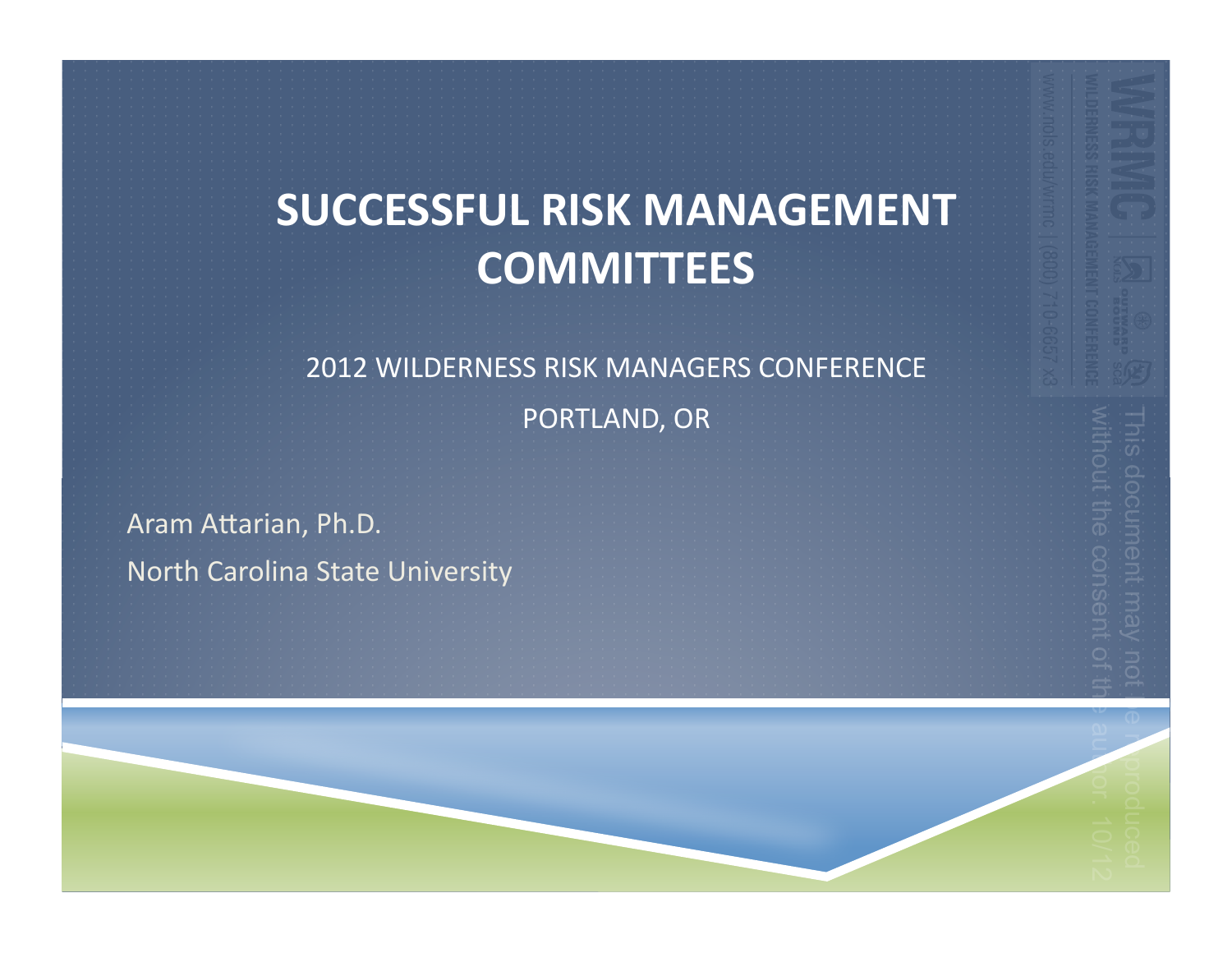## **OUTCOMES**

Understand the benefits of a risk management committee.

Describe the factors associated with creating an effective risk management committee. Understand the role that the risk management

committee plays in risk management.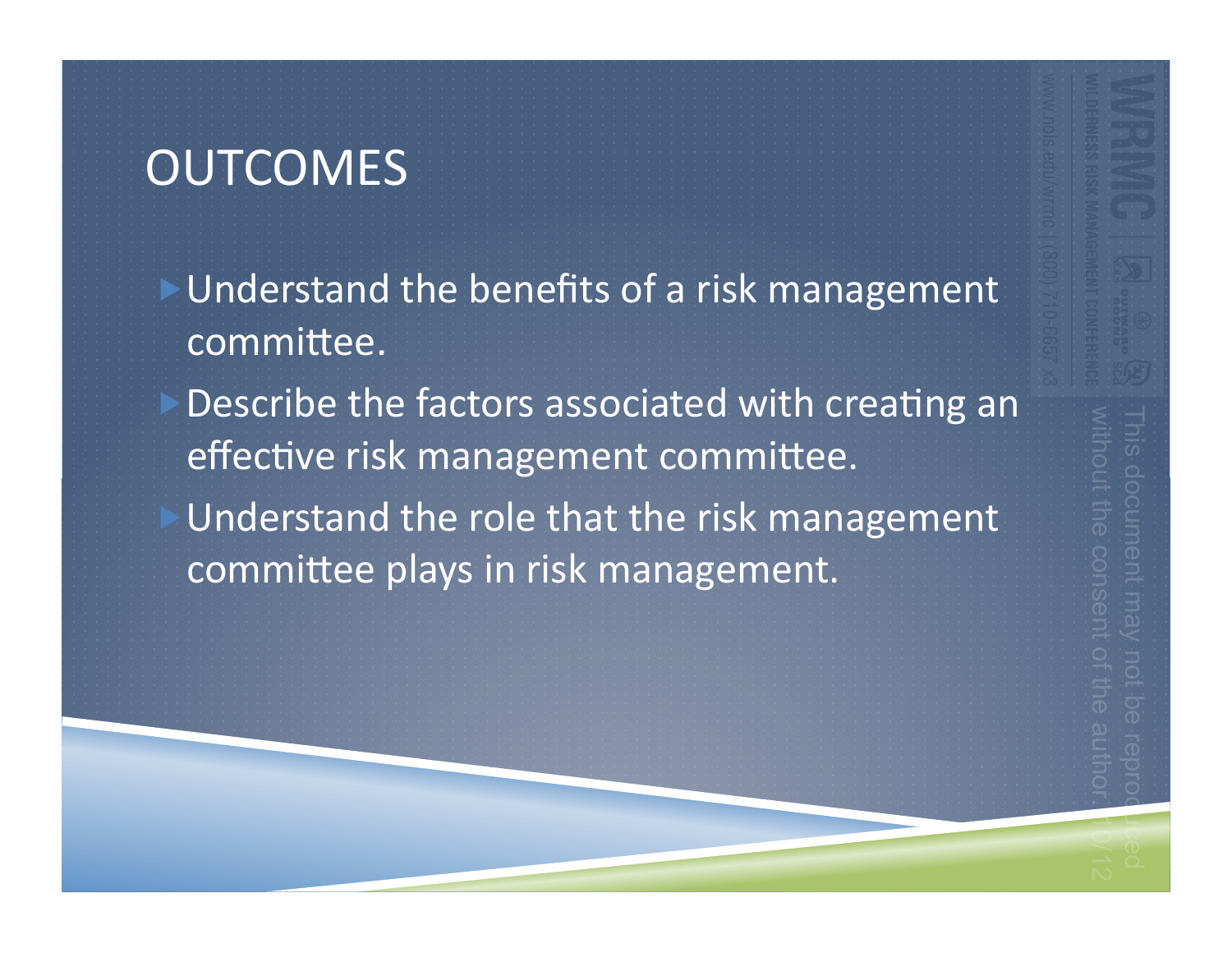#### RISK MANAGEMENT COMMITTEE DEFINED

"A risk management committee provides a mechanism for providing oversight to the program's risk management planning, implementation and performance. The intent is to provide a system of checks and balances to the organization's risk or safety management program. This is often achieved by combining program expertise (employees) and outside (nonemployee) perspectives, which help to strengthen the organization as a whole". . . (Smith, 2009; pg. 16)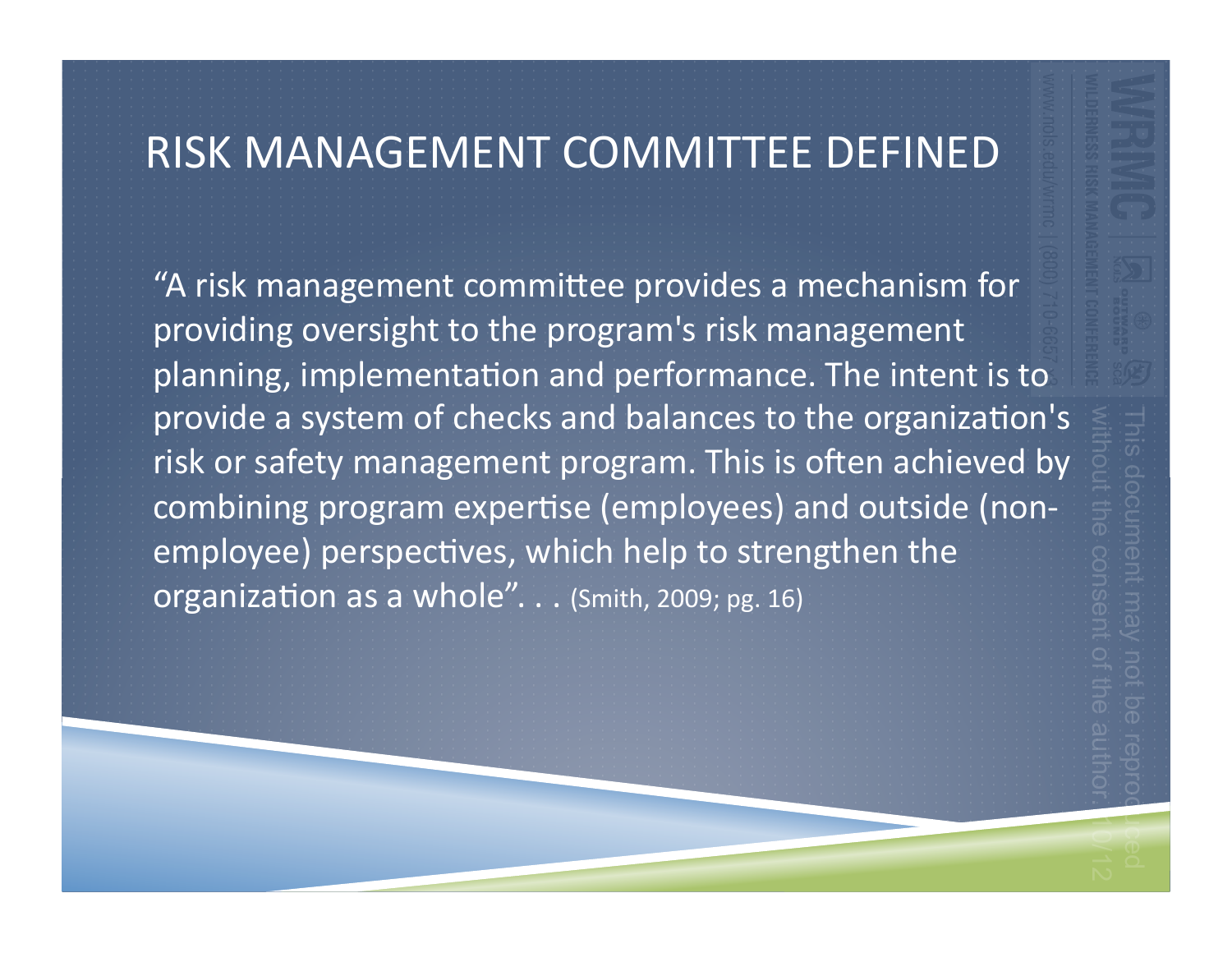#### IN A SMALL GROUP:

- 1. How many have risk management committees?
- 2. Mission?
- 3. Membership?
- 4. Benefits?
	- Challenges?
	- Effectiveness?
		- If no safety committee then what would be the ideal committee for your organization?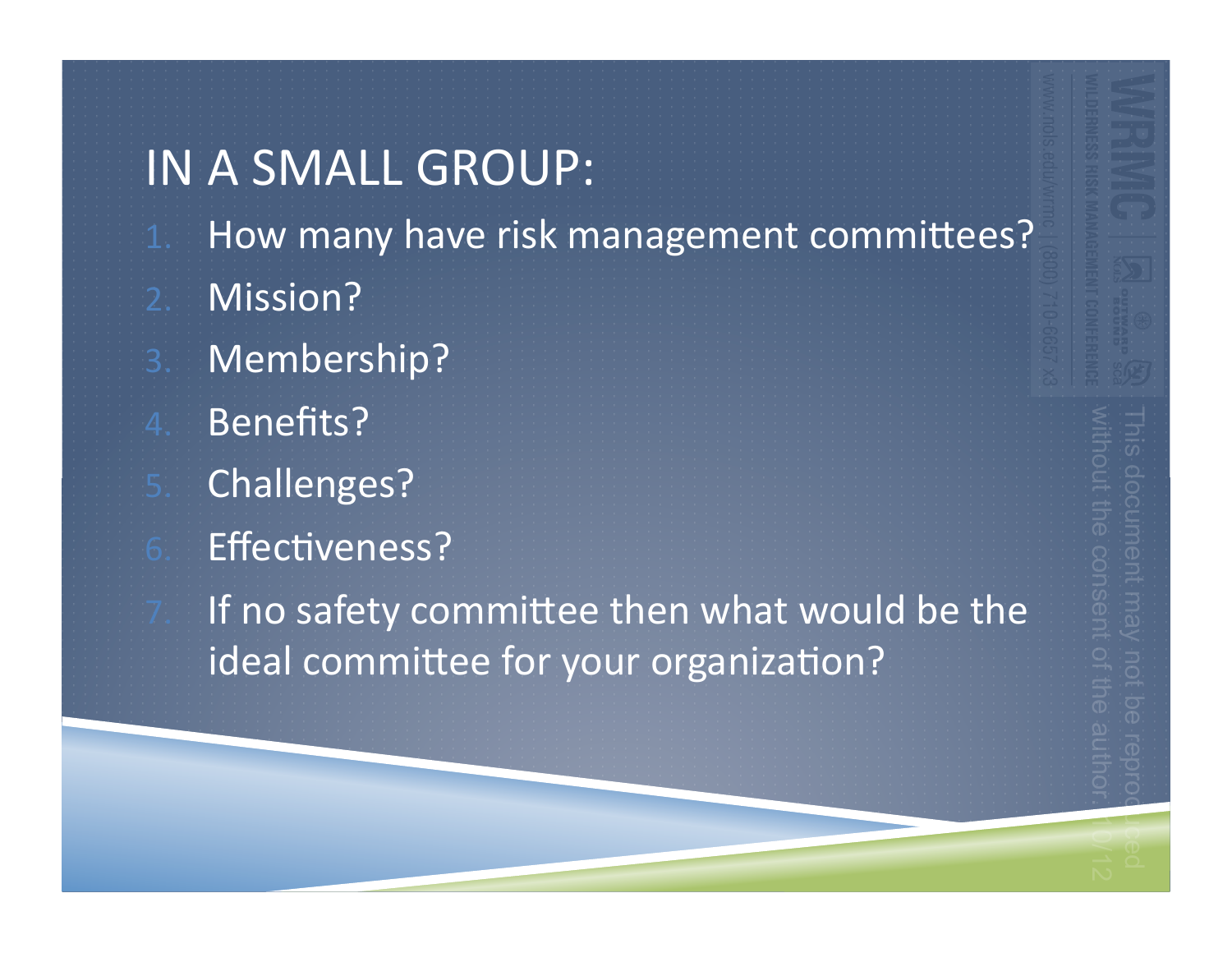## COMMITTEE MEMBERSHIP

**Board Members** 

**Risk Manager** 

**Special Advisors** 

Field Staff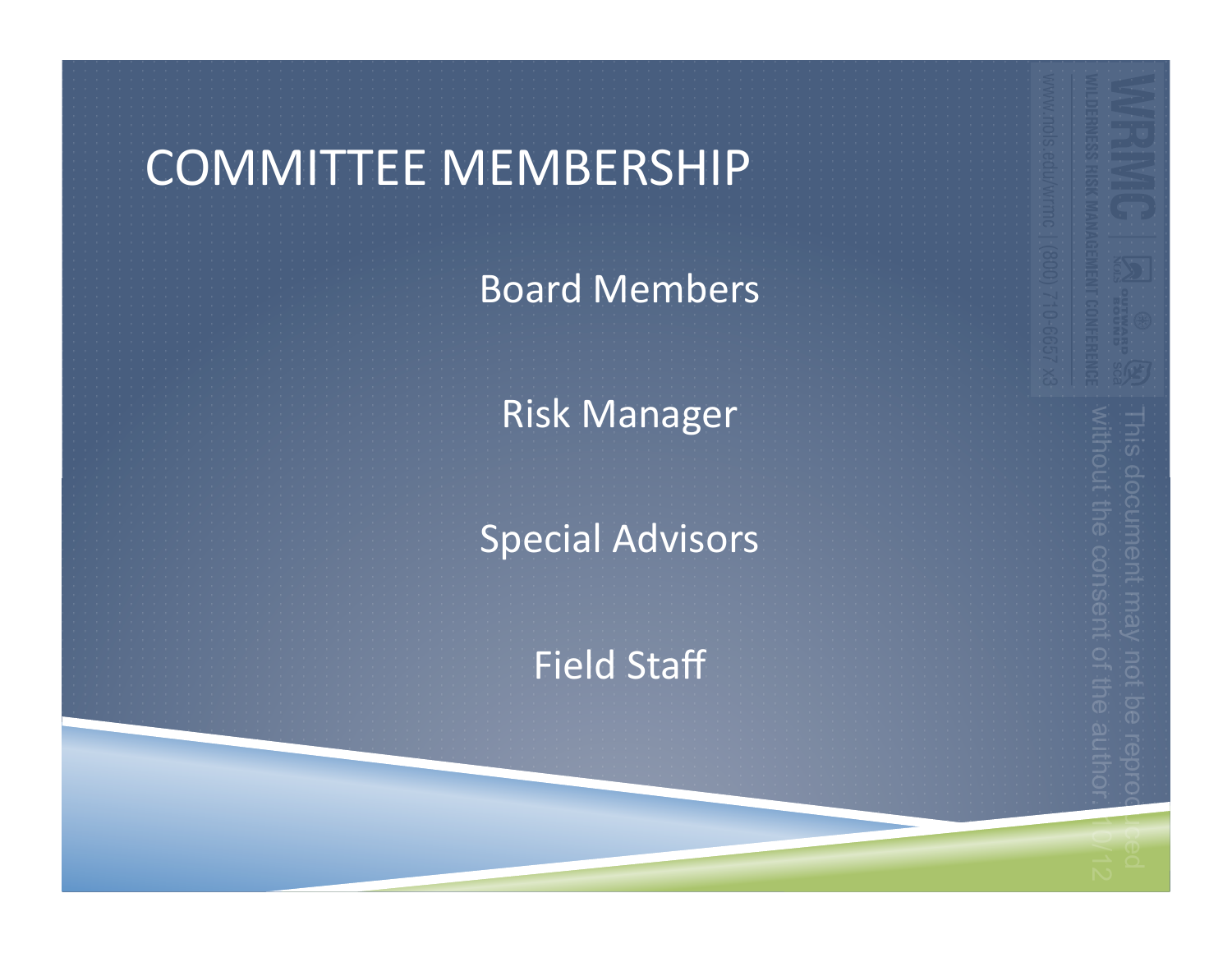## COMMITTEE ROLES

Identify, discuss, and resolve program health and safety issues. Assist in the development, implementation, and review of policies and procedures.

Examine and discuss accident/incident reports. Assist in the dissemination of safety and health information. Support the role of the

Risk or Safety Manager.

Provide an ongoing forum for the correction of safety and health problems.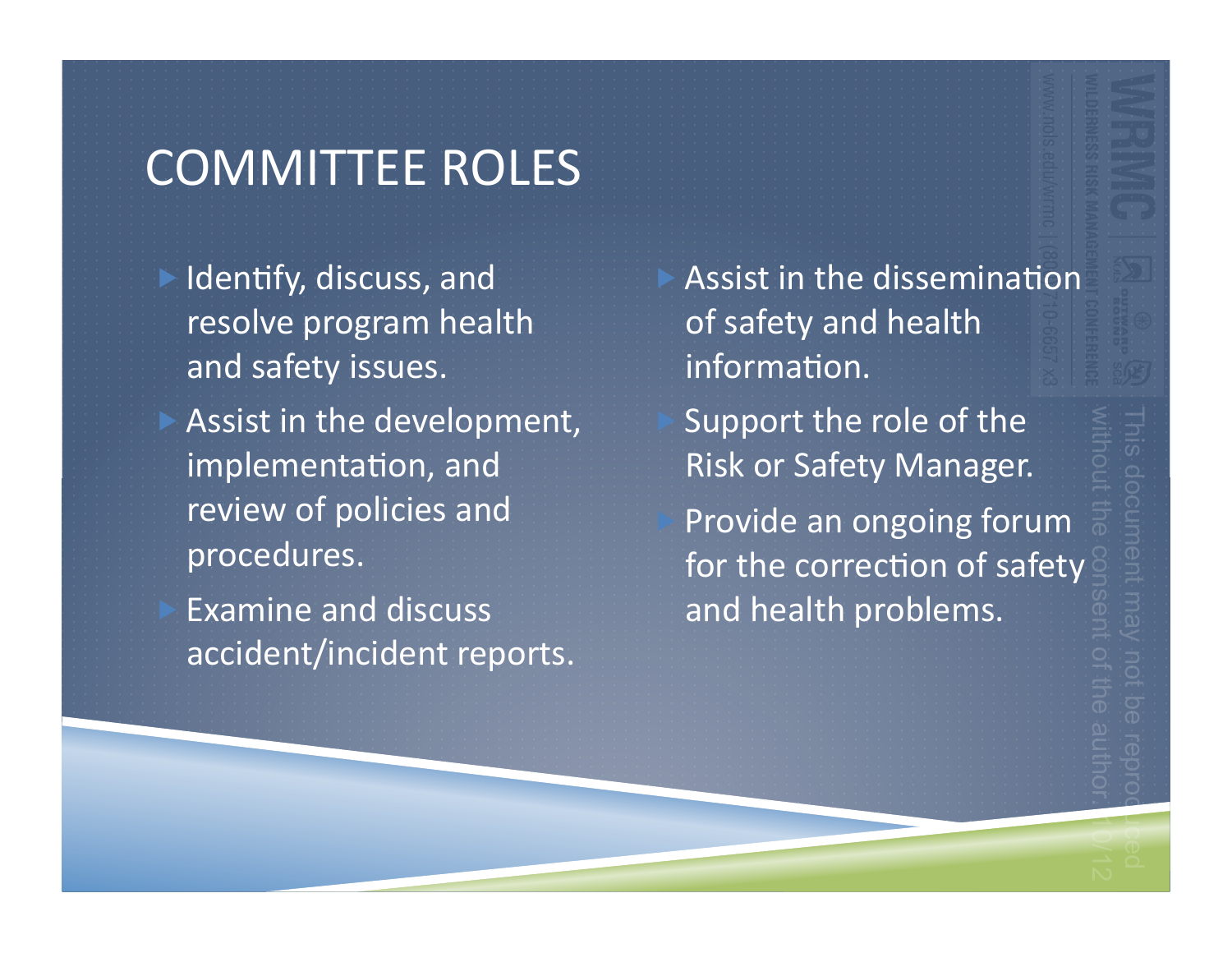## COMMITTEE SUCCESS

(in Eaton & Nocernino, 2000)

**Management commitment** Committee structure and function Information & training Culture of safety Communication Committee processes **Health and safety professionals**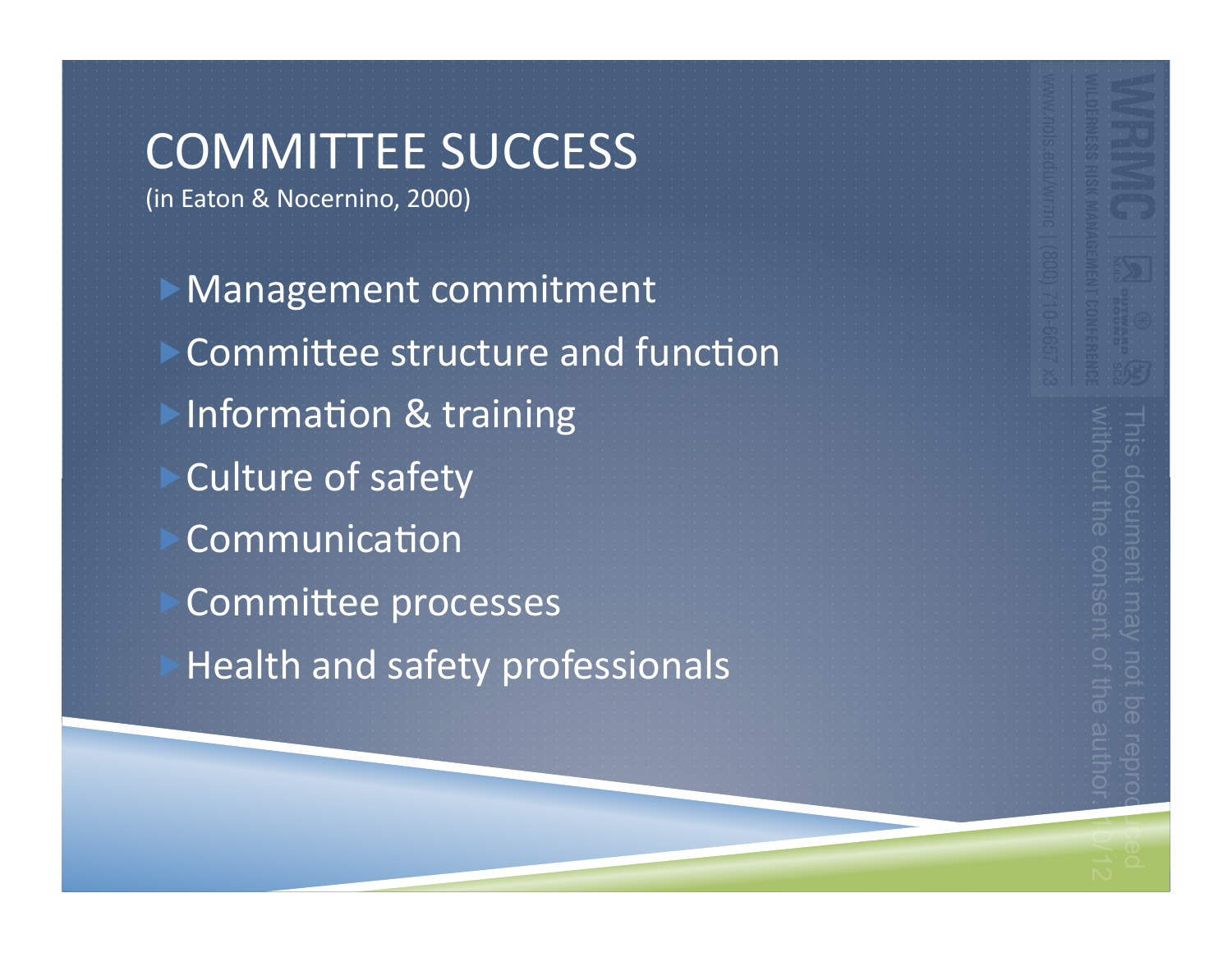#### BENEFITS OF STAFF PARTICIPATION (Milgate, et al., 2002)

- Intimate knowledge of the job.
- Can contribute valuable information about hazards and other safety concerns.
- Can suggest ways to avoid or minimize the hazards.
- Increased employee knowledge and awareness.
- Other?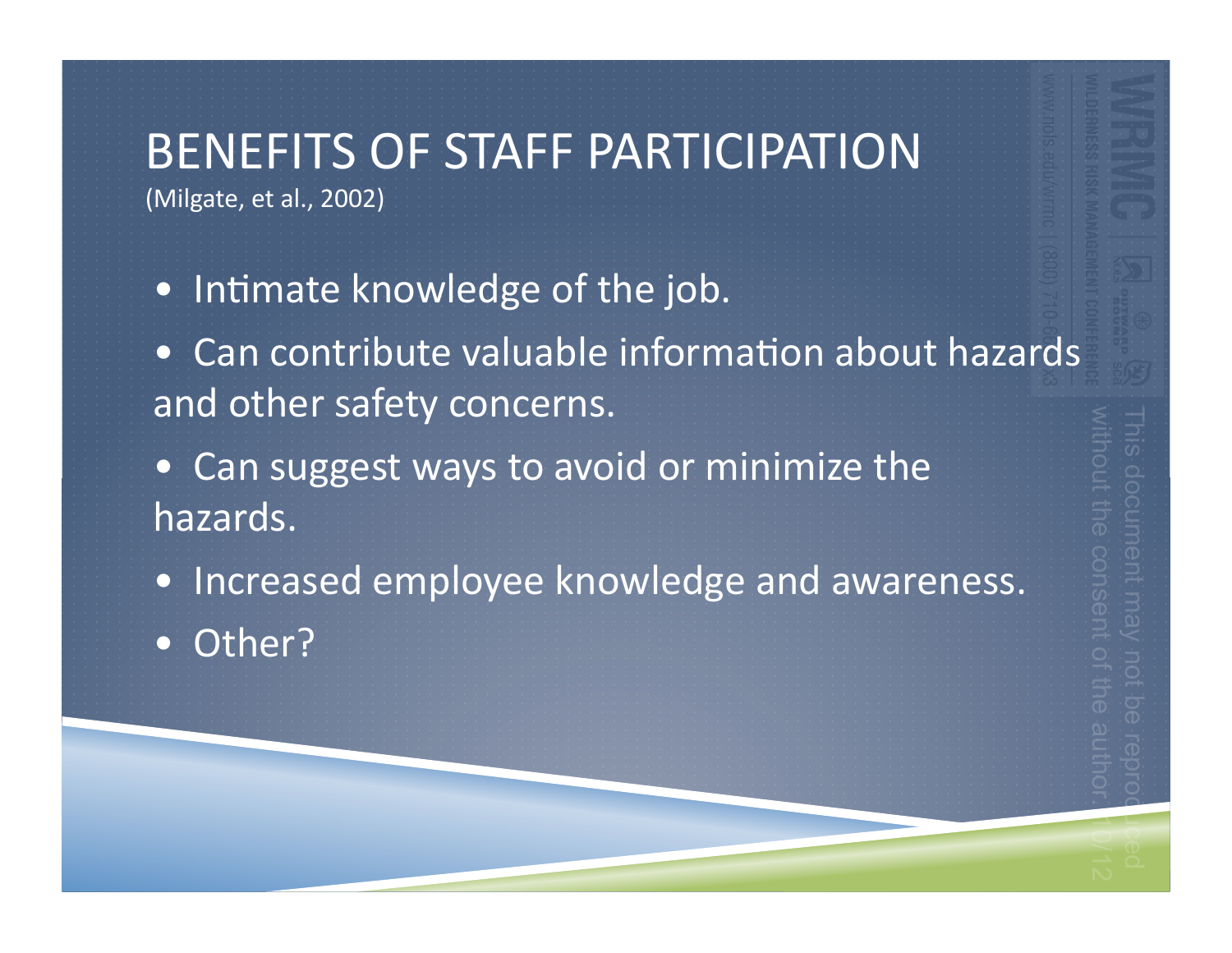## **COMMITTEE FUNCTIONS**

- How often will committee meet?
- Review any A/I reports
- Evaluate any accident investigations conducted since last meeting to determine if unsafe situation or cause was identified and corrected.
- **Meeting minutes**
- Annual Risk Management Report and Evaluation **Periodic Safety and Quality Reviews** Other?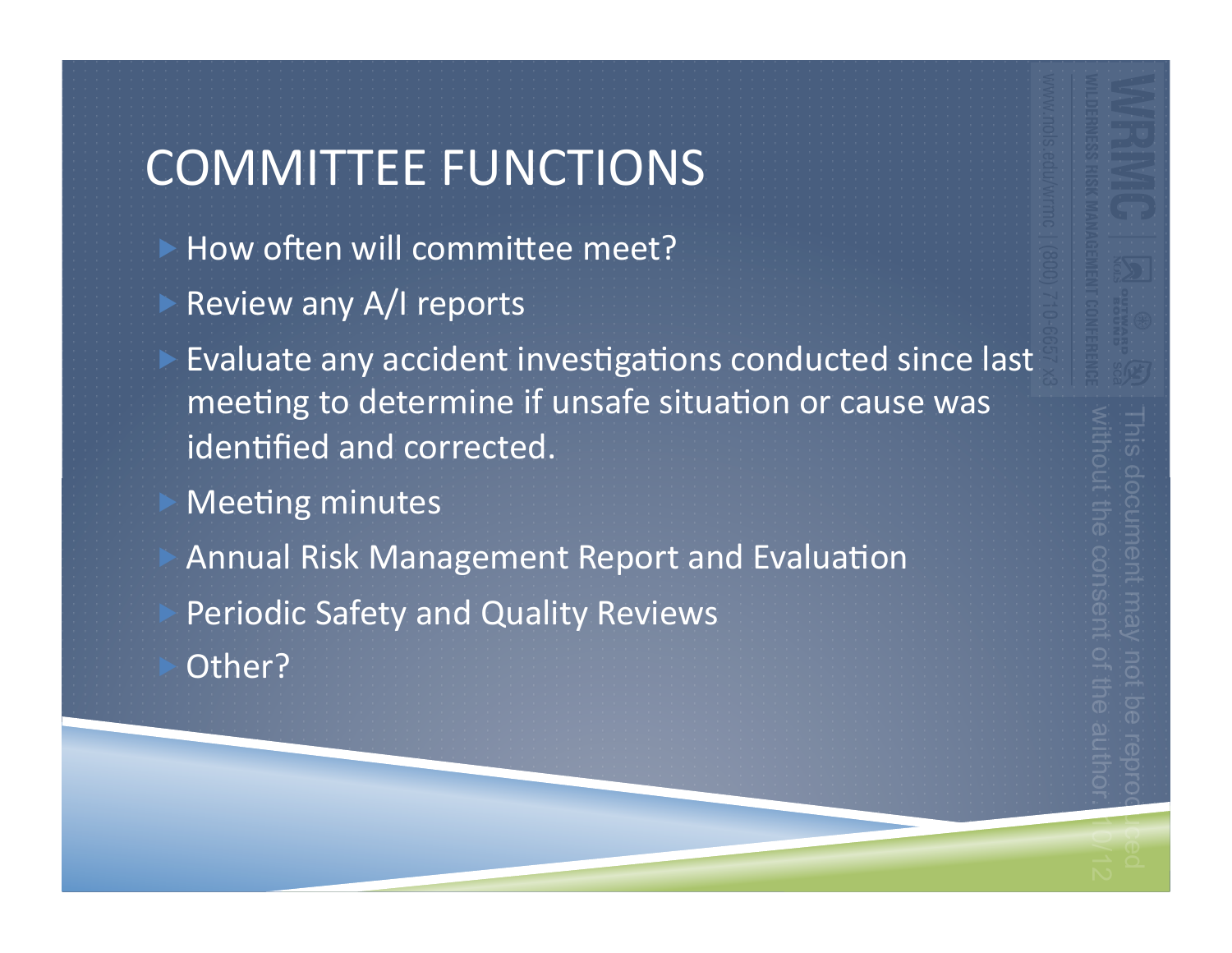### **ACTION ITEMS**

Write a mission statement for your risk management committee that clearly outlines its responsibilities.

With your risk management committee members conduct a SWOT analysis. Once the analysis is complete, focus efforts on improving the committee's performance and effectiveness.

If your program does not have a risk management committee, write a mission statement and create a list of qualifications for membership, describe member roles, and expectations. Use this as an initial exercise in creating your committee.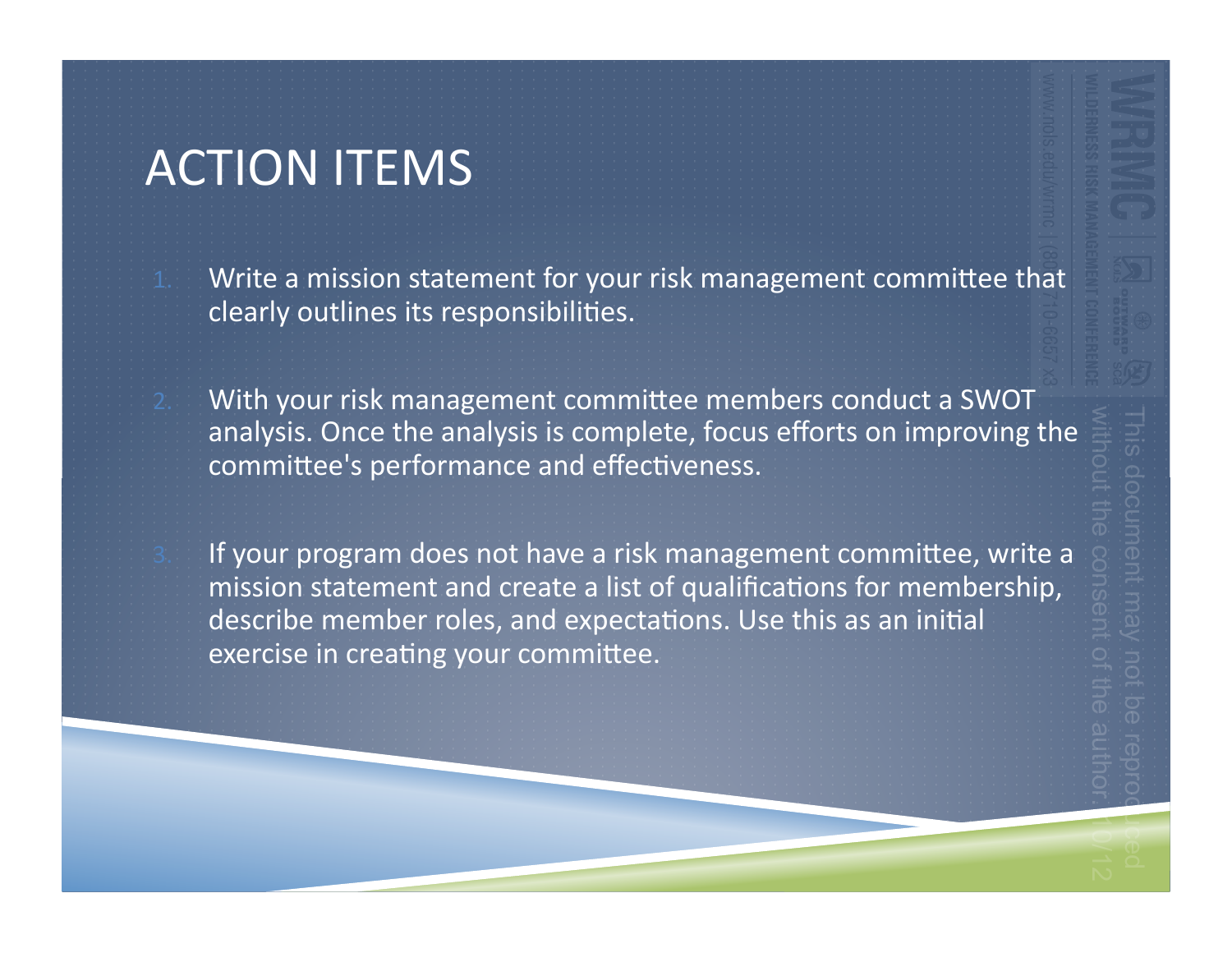# ?? QUESTIONS ??